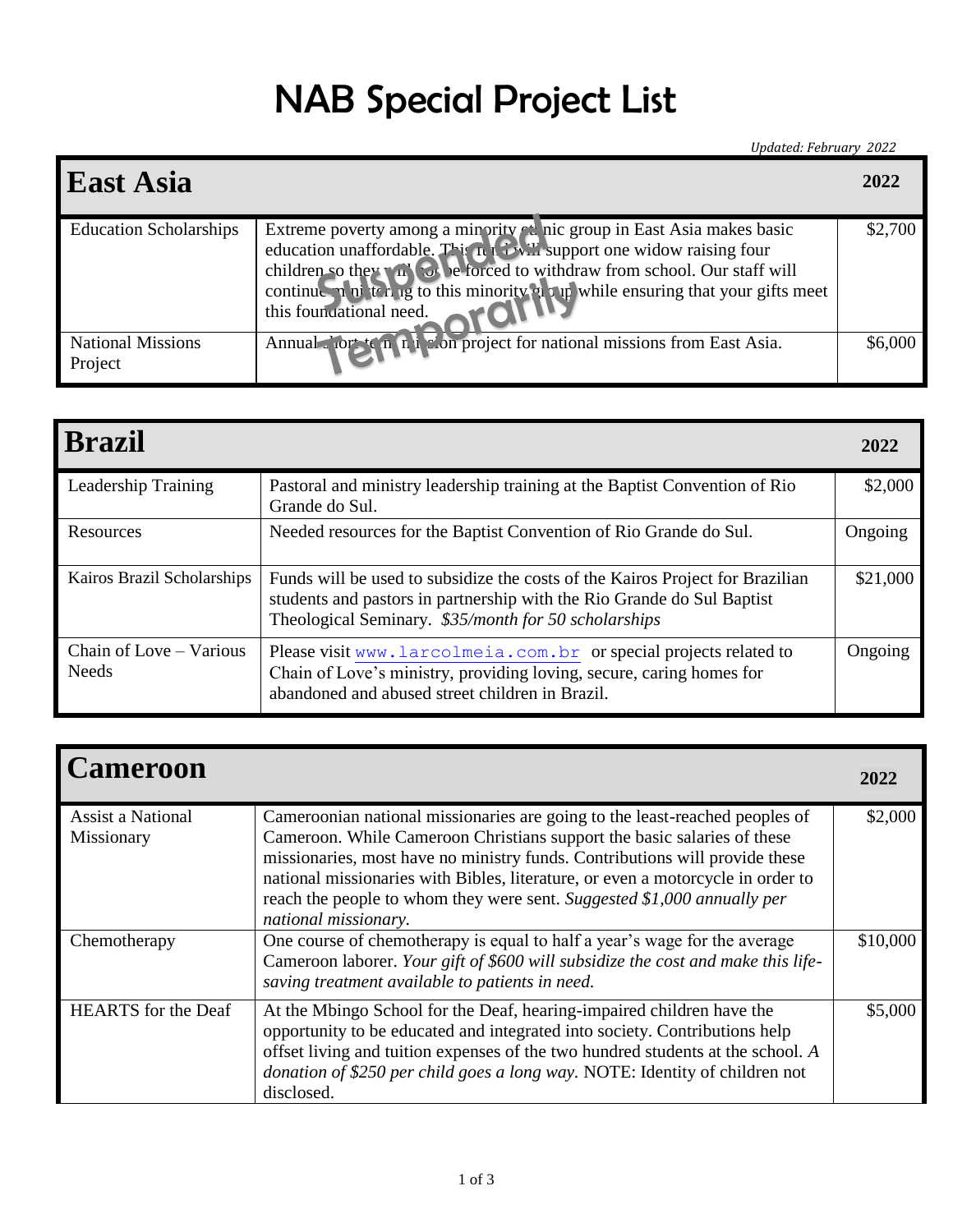| HIV/AIDS Chosen<br>Children                      | Funds provide education and health support for children orphaned by<br>HIV/AIDS and other disasters and diseases. The children are placed with<br>caregivers in their communities rather than in an orphanage. Suggested<br>minimum \$250 annually per child. NOTE: Identity of children not disclosed.                                                                                                                                                                                                                                                                                                                                                                                                              | \$10,000  |
|--------------------------------------------------|----------------------------------------------------------------------------------------------------------------------------------------------------------------------------------------------------------------------------------------------------------------------------------------------------------------------------------------------------------------------------------------------------------------------------------------------------------------------------------------------------------------------------------------------------------------------------------------------------------------------------------------------------------------------------------------------------------------------|-----------|
| <b>Least Reached People</b><br>Group             | Evangelism, education, and community development are the three priority<br>projects of the least reached people group we serve in Cameroon and Nigeria.<br>Our three priorities are interconnected, with no single project progressing<br>without the other two also moving ahead. For Christians in their faith<br>communities, bringing the Good News of Jesus to others is the ultimate goal.<br>Education and community development (including humanitarian aid) are<br>entered into strategically so that the Gospel will be seen, experienced, and<br>promoted. All together, these projects are leading to lives being transformed<br>by Jesus Christ to the glory of God.                                    | Ongoing   |
| <b>Mbingo Cancer</b><br><b>Radiation Therapy</b> | Access to radiation therapy is extremely limited in sub-Saharan Africa, and<br>the majority of patients presenting with tumors can benefit from treatment<br>with radiation. As part of the plan to develop a comprehensive cancer center,<br>Mbingo Baptist Hospital is working to install a radiation therapy unit<br>consisting of a large bunker containing two linear accelerators. The design of<br>the bunker has been officially approved by the national radiation safety board<br>of Cameroon, and a used linear accelerator has already been donated. In<br>addition to the NAB, the CBC Health Services and the Dana Farber Cancer<br>Institute at Harvard will be supporting the funding of the bunker. | \$600,000 |
| Pathologist Training -<br>Mbingo                 | This fund will assist in the training of an African pathologist. Having a<br>pathologist on the Mbingo campus gives the hospital the ability to perform<br>lab work on site, providing quality and timely test results for patient care.                                                                                                                                                                                                                                                                                                                                                                                                                                                                             | \$30,000  |
| <b>Restore Primary</b><br>Schools                | Over 40 percent of Cameroon's 20 million people are under the age of fifteen.<br>With this many children seeking and needing education, there is a continual<br>challenge to maintain school infrastructure. Many schools have leaking roofs,<br>mud floors, and inadequate desks. Your gift will help to provide conducive<br>learning environments for children attending the Cameroon Baptist<br>Convention's eighty or more primary schools. Suggested \$1,000 per school.                                                                                                                                                                                                                                       | \$5,000   |

| Japan                                     |                                                                                                                                                                                                                                                                               | 2022    |
|-------------------------------------------|-------------------------------------------------------------------------------------------------------------------------------------------------------------------------------------------------------------------------------------------------------------------------------|---------|
| Evangelism/Ministry                       | Materials and resources for evangelism/ministry in Japan                                                                                                                                                                                                                      | Ongoing |
| Leadership<br><b>Development Training</b> | Seminars will be held up to four times annually to assist in training the lay<br>leaders of the Japan Baptist Conference. Any gifts given will go to help with<br>expenses related to these seminars, such as travel expenses, materials, and<br>scholarships for attendance. | \$5,000 |

| <b>North America</b>                           |                                                                                                                                                                                       | 2022    |
|------------------------------------------------|---------------------------------------------------------------------------------------------------------------------------------------------------------------------------------------|---------|
| <b>Bibles for Outreach and</b><br>Discipleship | For many people in inner-city Philadelphia, a Bible is a luxury. Your gift of<br>\$30 or more will provide God's Word to seekers and new believers who are<br>coming off the streets. | Ongoing |